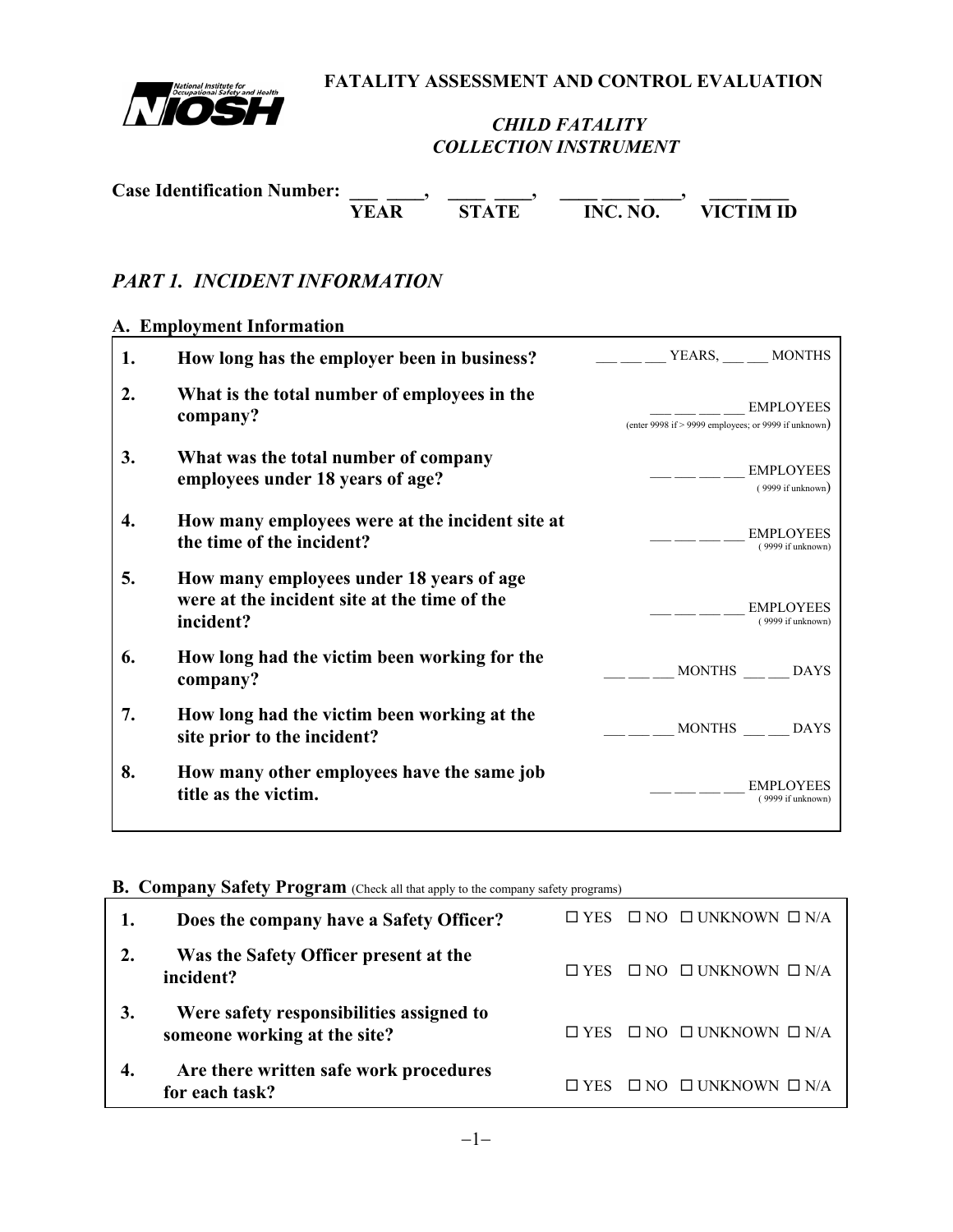| 5. | Was the supervisor located where he/she<br>could see the victim working? | $\Box$ YES $\Box$ NO $\Box$ UNKNOWN $\Box$ N/A                                           |
|----|--------------------------------------------------------------------------|------------------------------------------------------------------------------------------|
| 6. | What was the age of the victims<br>supervisor?                           | $\leq$ 18 years old<br>ப<br>$18 - 21$ years old<br>⊓<br>$>$ 21 years old<br>П<br>Unknown |
|    | <b>Additional notes:</b>                                                 |                                                                                          |
|    |                                                                          |                                                                                          |

# C. Company Training Program (Check all that apply to training received by company employees)

| 1. | Was worker training provided to employees of<br>this company?                                                                    | $\square$ YES                                                                                                             | $\Box$ NO $\Box$ UNKNOWN $\Box$ N/A              |  |
|----|----------------------------------------------------------------------------------------------------------------------------------|---------------------------------------------------------------------------------------------------------------------------|--------------------------------------------------|--|
| 2. | If the answer to the above question is yes, check<br>what type(s) of training is provided?                                       | $\Box$ Classroom<br>$\Box$ On-the-Job<br>$\Box$ Video                                                                     | $\Box$ Manuals<br>$\Box$ Unknown<br>$\Box$ Other |  |
| 3. | Did the training specifically address the hazards<br>associated with the fatality?                                               | $\square$ YES                                                                                                             | $\Box$ NO $\Box$ UNKNOWN $\Box$ N/A              |  |
| 4. | Were the effects of employee training measured?<br>(testing, demonstration, etc.)                                                | $\square$ YES                                                                                                             | $\Box$ NO $\Box$ UNKNOWN $\Box$ N/A              |  |
| 5. | How is training measured? (Check all that apply)                                                                                 | $\Box$ Testing<br>$\Box$ Demonstration                                                                                    | $\Box$ Other                                     |  |
|    |                                                                                                                                  | $\Box$ Both                                                                                                               | $\Box$ Not Tested                                |  |
| 6. | Identify the types of training/education the<br>supervisor received related to the work being<br>performed at the incident site? | $\Box$ On the job<br>$\Box$ College education<br>$\Box$ Jr. College<br>$\Box$ Employer conducted<br>$\Box$ Other training |                                                  |  |
| 7. | Were records of all employee training<br>maintained?                                                                             | $\Box$ YES                                                                                                                | $\Box$ NO $\Box$ UNKNOWN $\Box$ N/A              |  |

# **D. Incident / Site Information**

| <b>1.</b> | Before work began, was a site survey conducted |  |                                                |
|-----------|------------------------------------------------|--|------------------------------------------------|
|           | by a competent person (as defined by OSHA) to  |  |                                                |
|           | identify potential hazards and determine       |  | $\Box$ YES $\Box$ NO $\Box$ UNKNOWN $\Box$ N/A |
|           | appropriate control measures?                  |  |                                                |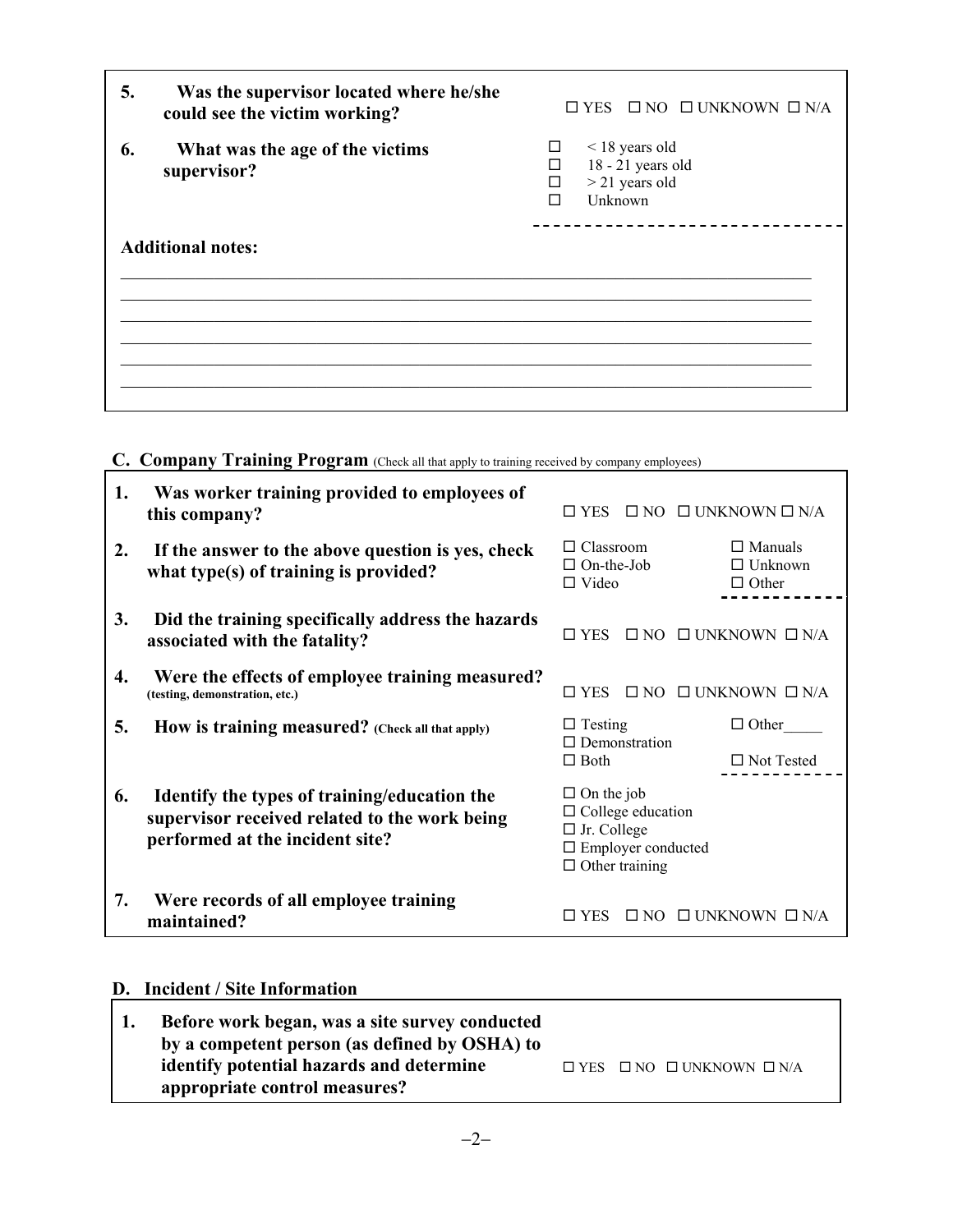| 2.                 | Were the tasks performed at the time of the<br>incident part of the victim's usual assigned<br>work?                                                                                                                                                                   |    |                                                                                                       | $\Box$ YES $\Box$ NO $\Box$ UNKNOWN $\Box$ N/A             |  |
|--------------------|------------------------------------------------------------------------------------------------------------------------------------------------------------------------------------------------------------------------------------------------------------------------|----|-------------------------------------------------------------------------------------------------------|------------------------------------------------------------|--|
|                    | If No, explain                                                                                                                                                                                                                                                         |    |                                                                                                       |                                                            |  |
| 3.                 | Was the victim working alone at the time of the<br>incident?                                                                                                                                                                                                           |    |                                                                                                       | $\square$ YES $\square$ NO $\square$ UNKNOWN $\square$ N/A |  |
| $\boldsymbol{4}$ . | Were there any witness to the incident?                                                                                                                                                                                                                                |    |                                                                                                       | $\Box$ YES $\Box$ NO $\Box$ UNKNOWN $\Box$ N/A             |  |
| 5.                 | Estimate the response time for medical help to<br>arrive at the incident site:                                                                                                                                                                                         |    |                                                                                                       | HOURS MINUTES                                              |  |
| 6.                 | The victim's work area at the time of the<br>incident was: (check all that apply)<br>$\Box$ Usual work area<br>$\Box$ Unfamiliar work area<br>$\Box$ Limited access work area<br>$\Box$ Restricted work area<br>□Unauthorized work area<br>$\Box$ Authorized work area | 7. | a. Struck by<br>b. Runover<br>c. Rollover<br>d. Caught between<br>e. Caught in<br>f. Fall<br>g. Other | Type of incident that occurred:                            |  |
| 8.                 | <b>Briefly describe the</b><br>incident:                                                                                                                                                                                                                               |    |                                                                                                       |                                                            |  |

# **E. Victim Information**

| What was the victims employment status? (Check all which apply)                                                                                             |                                                                                                                                                                              |
|-------------------------------------------------------------------------------------------------------------------------------------------------------------|------------------------------------------------------------------------------------------------------------------------------------------------------------------------------|
| $\Box$ Family business<br>$\Box$ Employed by tem. agency<br>$\Box$ Casual employment<br>$\Box$ On-Call<br>$\Box$ Internship<br>$\Box$ Formal Apprenticeship | $\Box$ School-to-work<br>$\Box$ Parole (youth services employment<br>$\Box$ Work Release<br>$\Box$ Self-Employed<br>$\Box$ Independent Contractor<br>$\Box$ Regular Employee |